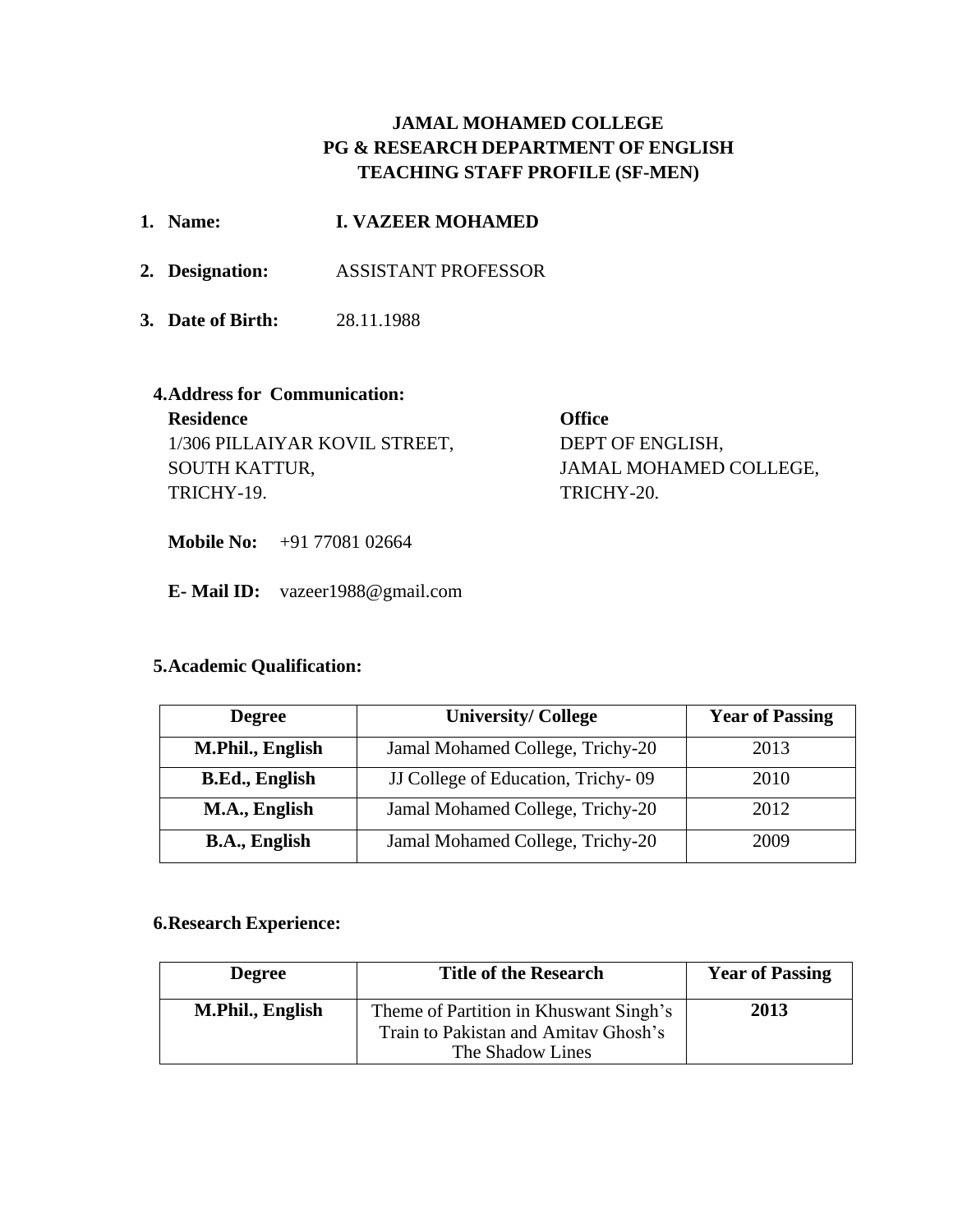## **7.Extracurricular Activities:**

- Member of National Service Scheme (NSS)
- Participated **twice** in the 10 day special camping programme on the theme of **HEATHY YOUTH FOR HEALTHY INDIA** organized at Poonampalayam village 2006 and 2007.

#### **8.Area of Specialization:**

## PROSE, DRAMA, POETRY and GRAMMAR

#### **9. Teaching Experience:**

| S.No | <b>Institution Name</b>    | <b>Designation</b> | <b>From</b> | Tо         |
|------|----------------------------|--------------------|-------------|------------|
|      | Vetri Vihayaha Engineering | Assistant          | 23.09.2013  | 15.06.2015 |
|      | and Technology,            | Professor          |             |            |
|      | Tiruchirappalli            |                    |             |            |
|      | Jamal Mohamed              | Assistant          | 16.06.2015  | Till Date  |
|      | College(Autonomous),       | Professor          |             |            |
|      | Tiruchirappalli-20         |                    |             |            |

## **10. Subjects taught:**

| S. No          | <b>UG</b>                                   |  |
|----------------|---------------------------------------------|--|
|                | Part-II                                     |  |
|                | <b>English for Communication-I</b>          |  |
| $\overline{2}$ | Part-II                                     |  |
|                | <b>English for Communication-II</b>         |  |
| 3              | Part-II                                     |  |
|                | Poetry and One-Act Plays                    |  |
| $\overline{4}$ | Part-II                                     |  |
|                | <b>English for Competitive Examinations</b> |  |
| 5              | Part-II                                     |  |
|                | Poetry and Drama                            |  |
| 5              | Part-II                                     |  |
|                | <b>English for Enrichment</b>               |  |
| 6              | <b>Technical English-I</b>                  |  |
|                |                                             |  |
| 7              | <b>Technical English-II</b>                 |  |
|                |                                             |  |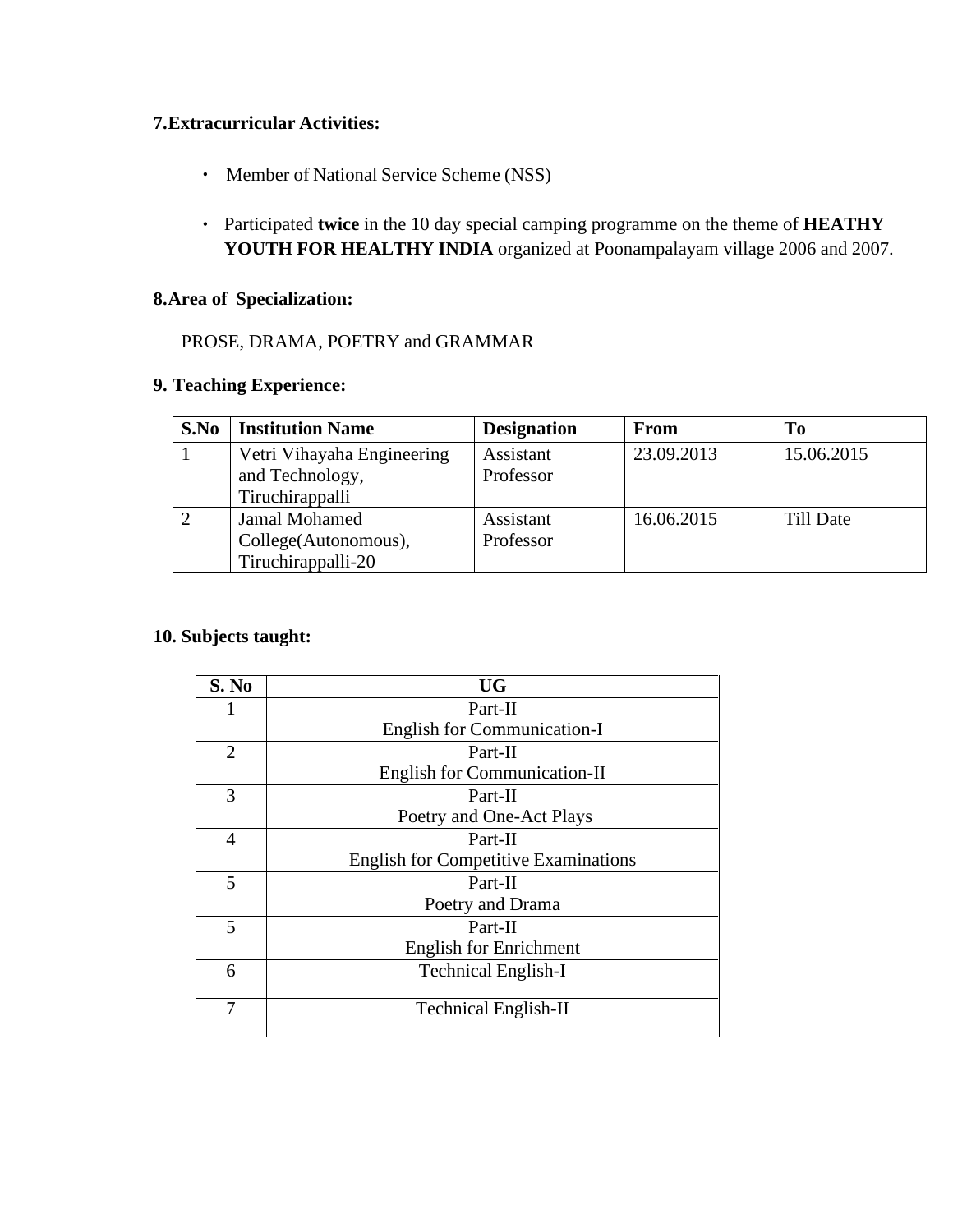## **11. Achievements:**

- ➢ Secured 2 nd mark in **Indian Writing in English** in the PG examination during November 2010
- ➢ Secured 1 st mark in **English Language Teaching** in the PG examination during November 2011
- ➢ Produced 91.5 % in the Subjects of **Technical English-I** in Vetri Vinayaha College of Engineering and Technology.
- **12. Seminar/ Conferences organized:**
- ➢ Acted as a **Member of Executive Committee** in the national seminar on **Identities and Realities: Texts and Contexts in Postcolonial Literature** (Organized by the PG & ResearchDept. of English, Jamal Mohamed College on 12.01.2016
- ➢ Acted as a member of organization committee "**A National Level Literary Feast for Men**" held on 28th January 2017, Jamal Mohamed College (Autonomous)
- ➢ Acted as member, Organizing Committee in the **Inter-Collegiate Literary Competition** held on 22nd September 2017, at Jamal Mohamed College (Autonomous), Tiruchirappalli-620020.
- ➢ Acted as a member of Executive Committee in a one day International Conference on **Universality in Contemporary Reality : Envisioning/ (Re) Visioning Postmodern Literature** held at Jamal Mohamed College (Autonomous), Tiruchirappalli-20 on 21<sup>st</sup> February 2018.
- ➢ Acted as resource person in one day workshop entitled **"Criticism and its Overview"** held on 18th July 2019 at M.I.E.T Arts and Science College, Tiruchirappalli-620007.
- ➢ Acted as member, Organizing Committee (JAM TITANICA'19) in the **Inter-Collegiate Literary Competition** held on 21<sup>st</sup> September 2019, at Jamal Mohamed College (Autonomous), Tiruchirappalli-620020.

### **13. Workshop / Seminar/ FDP Attended:**

- ➢ Attended a two day **Faculty Development Programme** for the Bridge Course (Organized by **Anna University, Chennai** in 2014)
- ➢ Participated in the one-day Workshop on **"The Role of a Teacher in the Present Scenario"** organized by the Internal Quality Assurance Cell of Jamal Mohamed College on 07-01-2017.
- ➢ Participated in the one-day Workshop on **Improving Teaching Practices- A Strategic Approach** organized by the Internal Quality Assurance Cell of Jamal Mohamed College on 23<sup>rd</sup> June 2018.
- ➢ Participated in A One Day National Level Workshop on **Literary Criticism: An Overview**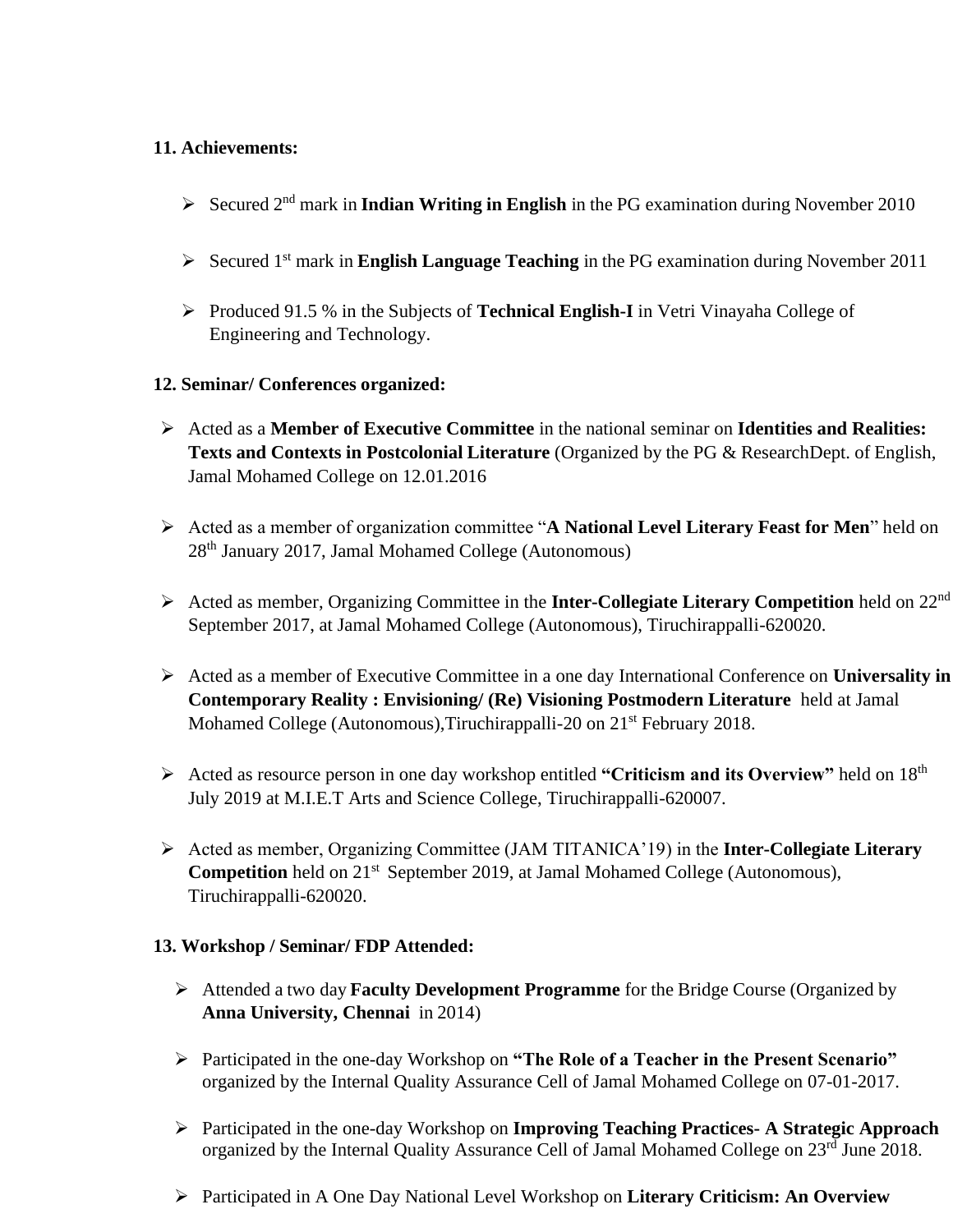conducted by the Department of English, Dr. SNS Rajalakshmi College of Arts and Science, Coimbatore on 07.09.2018.

- ➢ Participated in the UGC CPE Sponsored Two-Day Workshop on **Professional Development for Academic Leadership in Curriculum Design organized** by Curriculum Development Cell, Jamal Mohamed College, Tiruchirappalli on 18<sup>th</sup> and 19<sup>th</sup> January 2019.
- ➢ Presented a paper with the title **Panchali in Chitra Banerjee Divakaruni's Palace of Illusions : A Feministic Approach** in a one day National Seminar on **Feminity and Marginality : Changes and Challenges in Contemporary Society** held at Jamal Mohamed College (Autonomous), Tiruchirappalli-20 on 7<sup>th</sup> February 2019.
- ➢ Participated in the Staff Enrichment Programme on **Ownership Culture**, Organized by the Internal Quality Assurance Cell of Jamal Mohamed College on 14<sup>th</sup> June 2019.
- ➢ Participated in A One Day National Level Workshop on **Foresight and Insight: Approaches to**  Literary Theory and Criticism held on 12<sup>th</sup> February 2020 at Jamal Mohamed College (Autonomous), Tiruchirappalli-20.
- ➢ Participated in A One Day State Level Workshop on **Theatre Arts** Organized by the Department of English, Urumu Dhanalakshmi College, Tiruchirappalli-19 on 29th February 2020.
- ➢ Participated in the **Faculty Development Programme** from 24.01.2022 to 29.01.2022 organized by PG Department of Zoology & IQAC, under **DBT Star College Scheme**, Jamal Mohamed College, Tiruchirappalli-20.

#### **15. Webinar/ Online FDP/ Online Workshop Attended:**

- ➢ Participated in the webinar on **Natural Days: An Alternate Source for Synthetic Dyes** organized by the Department of Chemistry & Research Committee, Arasu Engineering College, Kumbakonam on 29.12.2020.
- ➢ Participated in the National Symposium on **"A Tri-lingual Contemporary Literature"** conducted by the School of Arts and Creative Sciences on 09th August 2021.
- ➢ Participated in the online **Faculty Enrichment Programme** organized by the Internal Quality Assurance Cell, Jamal Mohamed College (Autonomous), Tiruchirappalli-20 from 21.06.2021 to 25.06.2021.
- ➢ Participated in the National Webinar on **Employment Opportunities for Students of Literature** organised by the PG & Research Department of English, Jamal Mohamed College (Autonomous), Tiruchirappalli, Tamil Nadu, on 9th October 2021.
- ➢ Participated on the online Faculty Development Program Faculty Development Program on **"Teaching of Language Skills",** Department of English, Nanjil Catholic College of Arts and Science